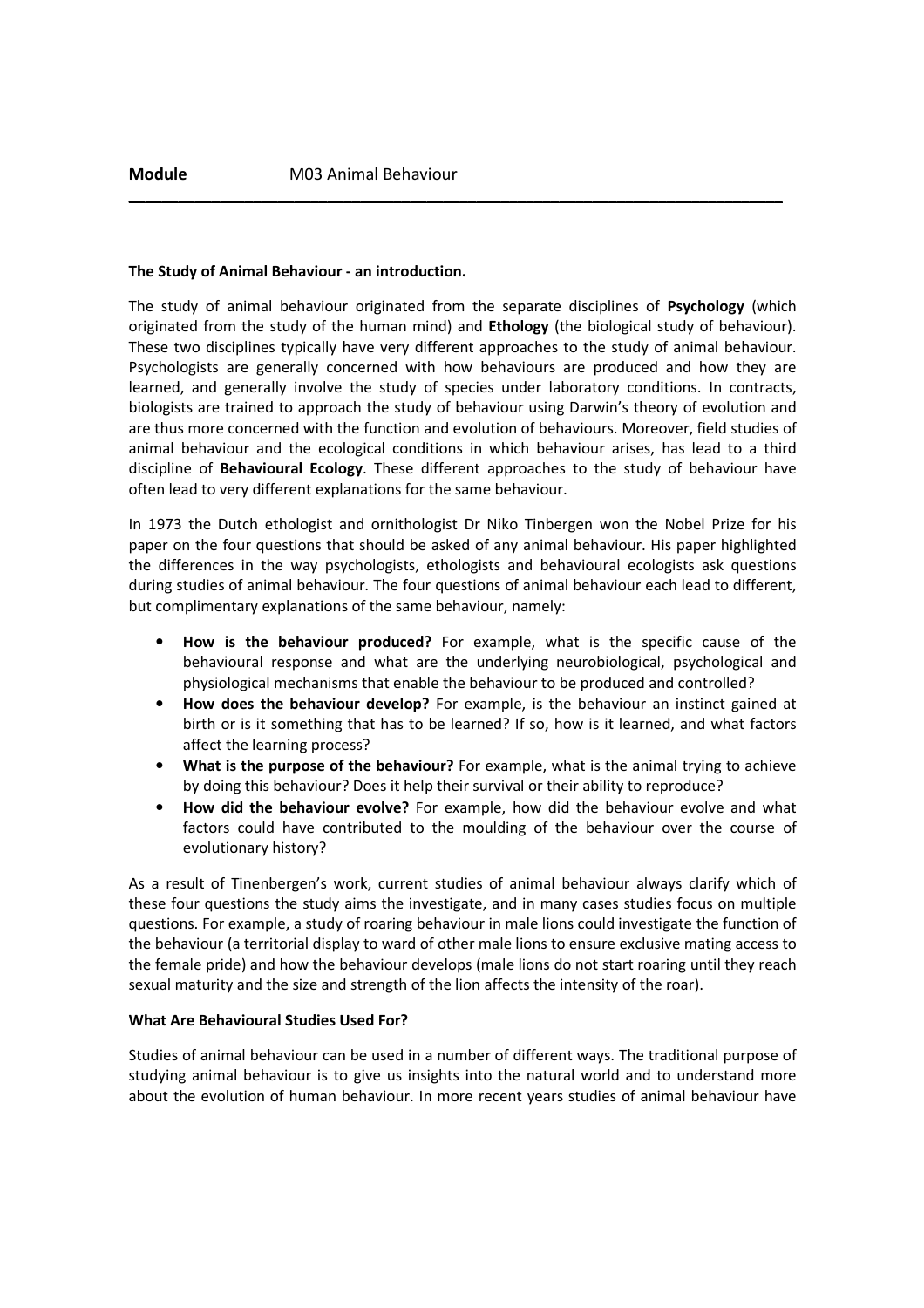been used to compliment conservation projects both in situ (i.e. in the wild) and ex situ (in captivity).

In situ studies often involve understanding more about the feeding behaviour, habitat use and social interactions of animals to understand exactly what resources they need and how adaptable their behaviour is to a changing environment.

Ex situ studies can give us insights into animal welfare by detecting behavioural signs of stress and by monitoring the efficacy of husbandry techniques in reducing this stress. Ex situ studies can also help us understand how to improve zoo enclosures to encourage natural behaviour.

## How to Design a Behavioural Study

All studies of animal behaviour involve detecting repeated patterns of behaviour in response to induced changes (i.e. an experiment in which the researcher manipulates the surrounding of the animal and monitors their response) or in a natural setting (i.e. field observations). Either way, it is important to determine exactly what types of behaviour you want to look at and how these will help answer your research question. In addition to carefully choosing your study individuals and behavioural categories, it is important to determine the most appropriate sampling and recording technique for your study.

## Behavioural categories

As behavioural studies involve detecting patterns from repeated observations of behaviour, it is necessary to define clearly the different types of behaviour exhibited by the study animal(s). This is done by creating a table of behavioural categories with detailed descriptions, collectively known as an ethogram.

| <b>Behaviour</b> | <b>Definition</b>                                                                                                                                                                                                                                                                                                                |
|------------------|----------------------------------------------------------------------------------------------------------------------------------------------------------------------------------------------------------------------------------------------------------------------------------------------------------------------------------|
| Feed             | Pulling food sources towards the body using hands and mastication of food<br>while food item is in hand or mouth.                                                                                                                                                                                                                |
| Move             | The changing of positions within a tree or movement between trees by any<br>mode of locomotion. If holding food while moving then the behaviour should<br>be recorded as feeding                                                                                                                                                 |
| Rest             | Inactivity in a sitting, standing or laying position                                                                                                                                                                                                                                                                             |
| Social           | All interactions between two or more individuals. Interactions may be<br>affiliative and include behaviours such as social grooming (manipulation fur<br>of another individual with hands and / or mouth) and playing or may be<br>agonistic and include all types of aggression (threats, chases, lunges, strikes<br>and bites) |
| Vigilant         | Stationary position with head raised, scanning the surroundings and looking<br>into the distance                                                                                                                                                                                                                                 |

| Table 1: Example of an ethogram used in a study of primate (wild howler monkeys) behaviour |  |  |  |  |  |
|--------------------------------------------------------------------------------------------|--|--|--|--|--|
|--------------------------------------------------------------------------------------------|--|--|--|--|--|